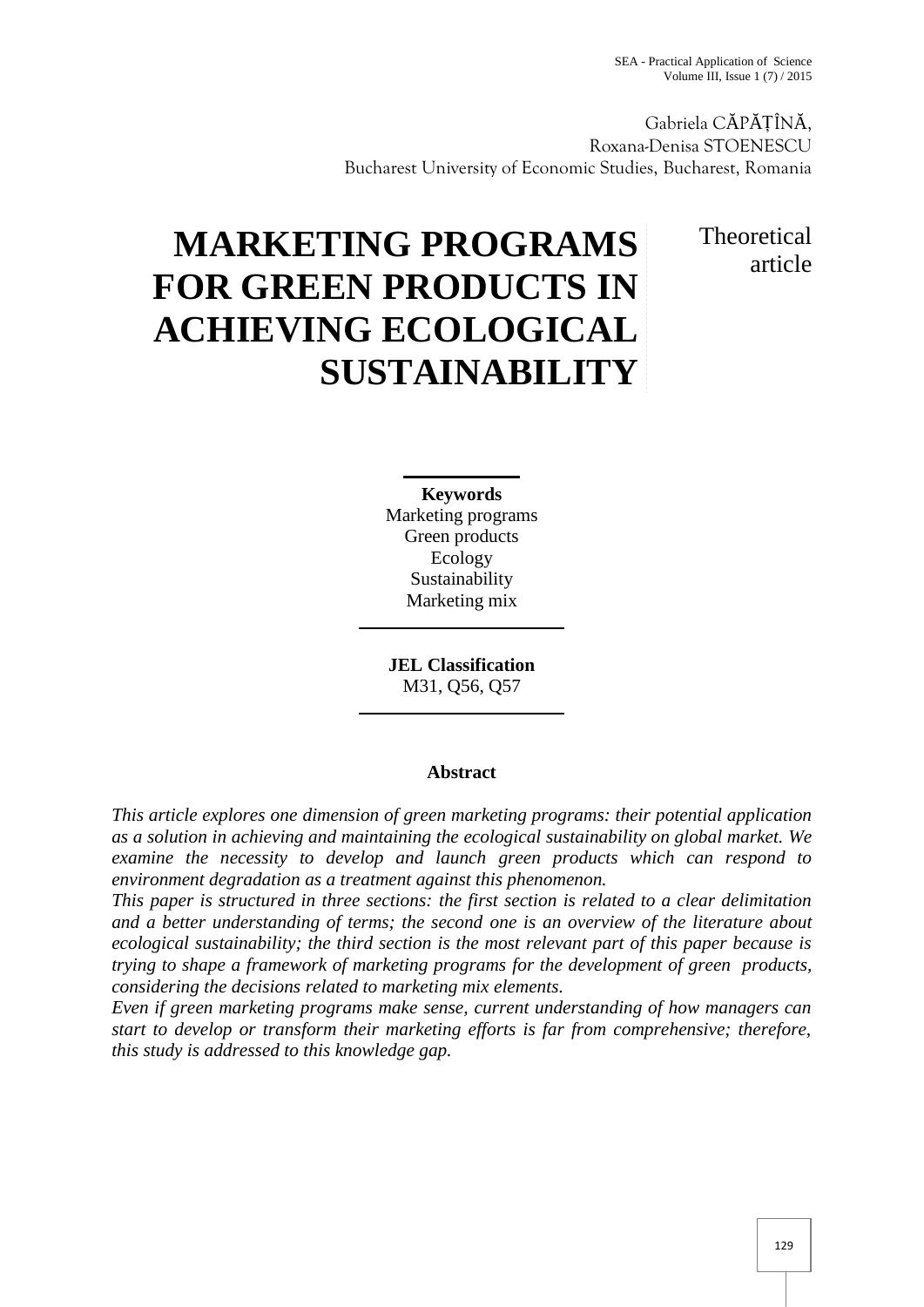#### **Introduction**

In spite of economic growth and emphasis on life quality, concern is linked to industrialization that has had a negative effect on natural environment that reduced the sustainability of economic systems.

Consumers have become more concerned regarding their ordinary habits and their impact on the natural environment, the consequence of this fact being that more and more consumers transform their concerns in actually purchase green products (Martin & Simintiras, 1995; Krause, 1993). Consumers show a greater willingness to purchase from firms with a reputation for environment safety.

Growing preoccupation about the sustainability of the natural environment is forcing companies to adapt their marketing programs for green products in order to achieving ecological sustainability.

In recent years, there has been an accent on debates regarding business sustainability (Banerjee *et al*., 1995). Companies around the world have recognized the necessity to respond adequately to sustainability challenge and environment degradation, and as a consequence, they have changed the development of marketing programs for new products. Thus, during the last period, a large number of studies have been undertaken on sustainable development of new products (Pujari et al., 2004; Hart, 1997).

This article is structured in three sections, each of them treating the essential aspects regarding this topic. Thus, in the first part it illustrates a clear delimitation and a better understanding of terms, but also attempts to analyse the necessity of developing green product in this more and more degraded environment of modern society; the second section is an overview of the literature about ecological sustainability, and also it emphasizes why ecological sustainably represents a real challenge for marketing area; the third section is the most relevant part of this paper because it is trying to shape a framework of marketing programs development for green products.

#### **1. Green products: Terms' delimitation and definitions**

Today, the "green" concept has become a popular choice to describe the sustainable, ecological, and environmentally friendly terms, but even they are often used interchangeably, each term actually could mean something different. It can be said that "green" refers to *individual consumer and processes*, while "sustainable" relates to *entire system formed by all individual consumer products and others commercial materials*.

Also, there is a normal question which needs an answer: "What is the difference between an organic, natural, environmentally friendly, ecological, and green product?"

• A product called *organic* is a product which 95% of its ingredients are plants and minerals, and 10% of total composition should come from organic farming – without pesticides or chemical fertilizers. • *Natural* product is a product provided from nature, but this is not a guarantee for a safety environment.

• The *environmentally friendly* product should have a very good biodegradability and a low toxicity.

• An *ecological* product refers to a product developed taking in consideration the formulation and packaging criteria in order to have an impact as low as possible on the environment.

A green product could be defined as an ecological product or environment friendly product that does not pollute the environment or deplore natural resources – a product that could be recycled and conserved (Shamdasani *et al*., 1993). Green products refer to products that involve strategies in recycling, reducing packaging or using less toxic materials to minimize the effects on the environment (Elkington & Makower, 1988; Wasik, 1996).

The definition of green product could be different considering the area of the study. In order to get a better image to the concept of green product, Durif, Boivin and Julien (2010) formulated an integrative definition from academic perspective: "*A green product is a product whose design and/or attributes – and/or production and/or strategy – use recycling – renewable/toxic-free/biodegradables – resources and which improves environmental impact or reduces environmental toxic damage throughout its entire life cycle"*. From industrial approach, a green product is generally a product that should considering the " $3 R$ " – reduce, reuse and recycle. For consumers, green products are non-toxic for the environment, they have a positive impact on health, and also they are socially responsible and contribute to the planet safety (Durif, et al., 2010).

#### **2. Ecological sustainability: a challenge for marketing**

The early 1990s saw a continuing focus on the environment, but also with an increasing emphasis on the broader concept of sustainability. Sustainability is a complex concept, which is not completely understood or developed (Mulvihill & Milan, 2007); it can be seen as the movement towards the use of renewable rather than finite raw materials, minimisation and eventual elimination of polluting effluents and toxic wastes.

Cars could be driven safely or dangerously, and so could societies. A society that is not ecologically sustainable is reckless and this is something that is not desired to continue. While safety is not a car destination, ecological sustainability is certainly a condition that should be achieved. It is not sufficiently to work towards ecological sustainability, it is necessary to find out how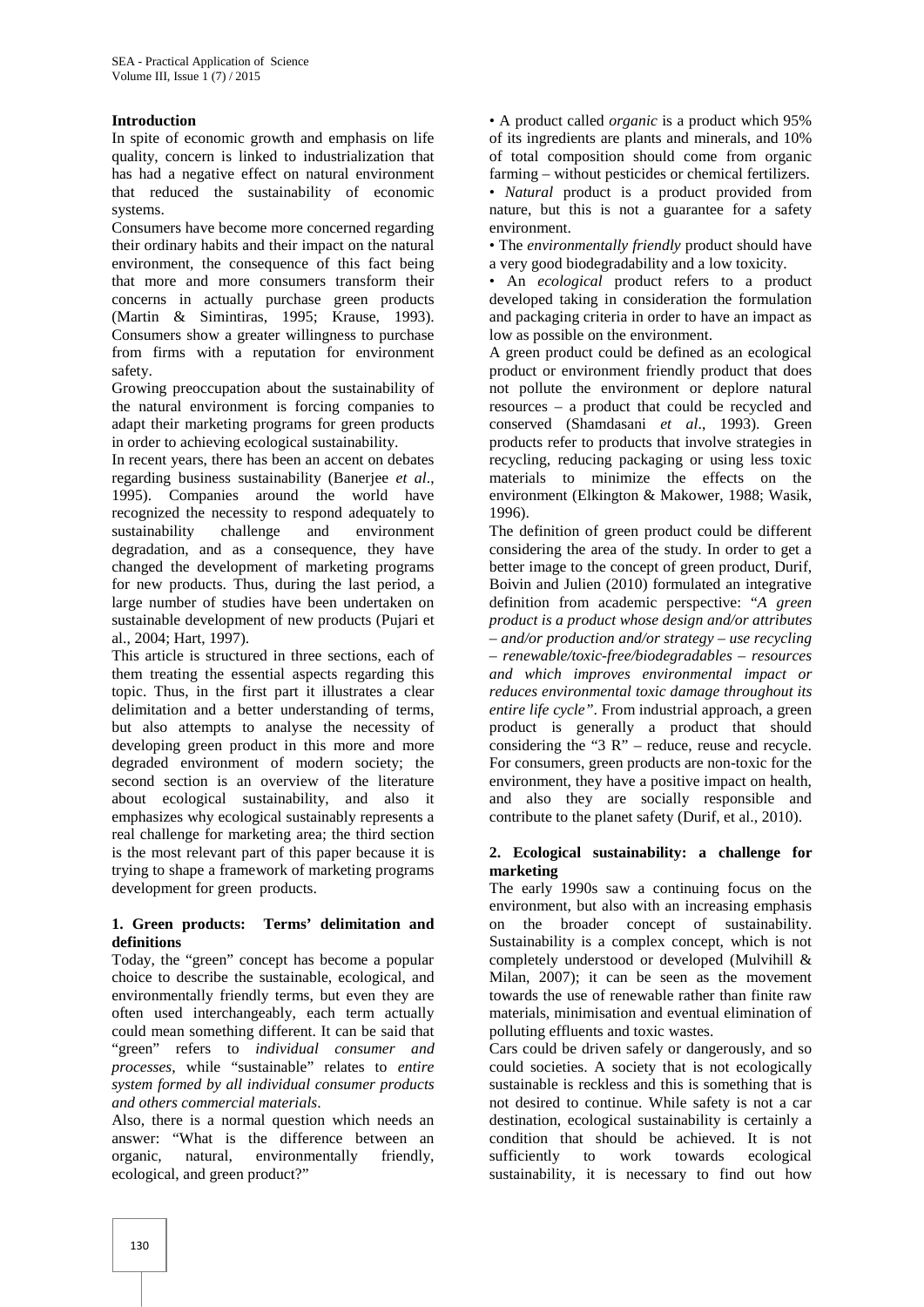ecological sustainability can be achieved, and how it can be maintained as the society continues to evolve.

A sustainable development could be defined as "the development that meets the needs of the present world without compromising the ability of future generations to meet their own needs" (Brundtland, 1987). Firms need to satisfy the three Firms need to satisfy the three interconnected dimensions of "the triple-bottom line" – economical, social, ecological sustainability – that are the ultimate goal (Dyllink & Hockerts, 2002; Elkington, 1997).

This paper is concentrated on ecological sustainability. Starik and Rands (1995) stated that *ecological sustainability* refer to "the ability of one or more entities, either individually or collectively, to exit and thrive for lengthy timeframes, in such a manner that the existence and flourishing of other collectivities of entities is permitted at related levels and in related systems".

Companies should start to prepare for a more sustainable millennium by reassessment the environmental impacts of their marketing programs. This means re-evaluating their product, as well as the way these products are developed, produced and launched. In recent years, stores have been invaded with ecological products as recycled toilet tissues, unbleached tea bags, and catalytic converters. However, the introduction of green product has not always been without problems. There have been controversies related to political problems in labelling system development of green products, problems in setting the recycling initiatives.

Ecology and marketing are two different areas that have merged together in recent years because of the human lifestyle that has a negative impact on the environment.

The challenge of sustainability for marketing consists in the incorporation of sustainability elements in firms that conceive marketing strategies (Baker & Sinkula, 2005; Banerjee et al., 2003; Fraj-Andres et al., 2009), marketing orientation approaches to sustainability (Crittenden et al., 2011), socially responsible purchasing and distribution policies (Drumwright, 1994; Salam, 2009), green promotional practices (Banerjee et al., 1995; Maignan & Ferrell, 2004), the ways through that environmental issues can be integrated in firms pricing (Menon et al., 1999), and the design and development of new products (Pujari, 2006).

The role of marketing in sustainability is different depending on the industry, size, and company culture. When the market is characterised by pressure from customers, companies should take in consideration to launch more green products.

For an effectively business sustainability are some issues that need solutions, including: the analyze of the sustainability effects on the company's activities, the market research related to the

sustainability impacts on the company, the possibility to modify existing products or launch new products, the development of positive connections with the environment.

#### **3. Green marketing program's decisions**

Marketing programs can be reflected in firms' reputation by being socially responsible and responsive to environmental concerns, considering that this perception could influence the consumers' intention to purchase green products. This aspect of environmental safety is now recognize and accepted by the most competitive and successful multinational firms. Continued consumers attitude to protect the environment has made from green aspect an essential issue for managers and marketers.

Green marketing programs refer to marketing activities and policies related to natural environment and companies' goals – creating income and providing outcomes that satisfy company and consumer objectives for a product or line (Menon et al., 1999). Moreover, green marketing programs are those developed to achieve a company's goal but, in the same time aiming the reduction of harmful effects on the natural environment. This concept is based on marketing programs elements – product, price, placement and promotion – among which are necessary some changes in their design or execution in order to avoid as much as possible a decrease in environmental quality (Dahlstrom, 2011; Kotler, 2011).

Despite the importance of marketing mix paradigm for understanding the firm's marketing tactics, there are a small number of studies that treat all the marketing mix variables – product, price, promotion, and placement – in order to adapt them to green context.

The basic concern for most marketers is more an attempt to manage their firm's resources towards environmental impacts effectively and efficiently, rather than restructuring their business. In general, the challenge is to balance the consumers concerns with the cash flow, profitability (Berry & Rondinelli, 1998), and green marketing programs.

*Green product's decisions* refer to the actions regarding the product whose goal is to ensure the natural environment safety through maintaining energy and resources and decreasing the pollution and waste (Danjelico & Pujari, 2010; Ottman et al., 2006). Therefore, firms must invest in research and development of green products and services, and encourage sustainable innovation.

These decisions could include both strategic and tactical decisions*.* Regarding the strategic decisions, firms can embrace green product design techniques (Baumann *et al*., 2002), which may provide transformation of manufacturing process (Fuller, 1999). For example, Johnson has changed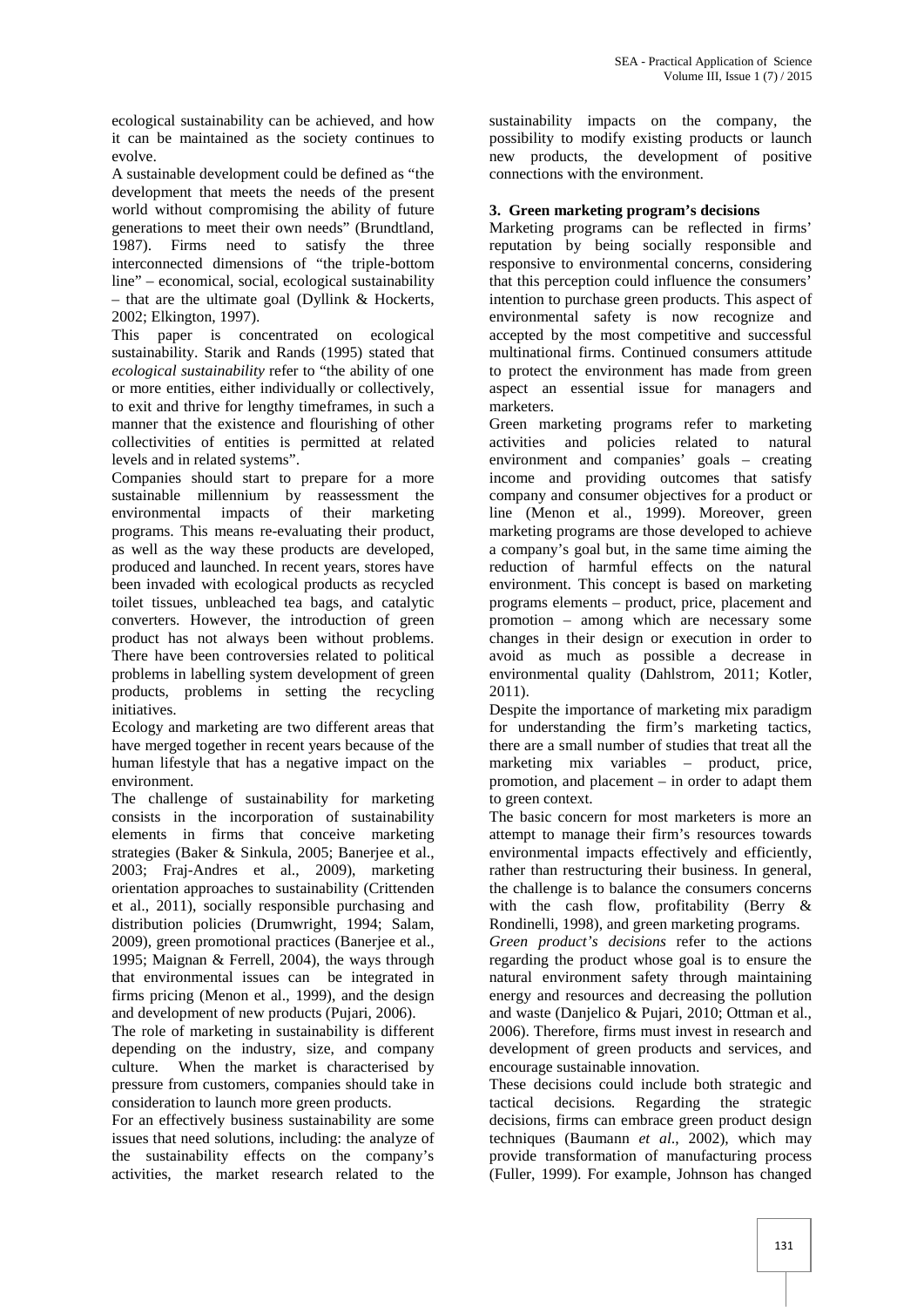the manufacturing process and it has edited all the products in order to eliminate polybutylene terephthalate (Esty  $& Winston, 2009$ ) – commonly abbreviated and known as PET; in the same way, Nike has launched Air Jordan XX3 shoes, that has been made mostly from recycled materials and less adhesive in their construction (Ottman, 2011 ).

Considering the tactical decisions, firms should make decisions about packaging and labelling product in a greener way. Packaging presents a specific element of environmental concern for customer, therefore should not be neglected in green product decisions making.

For example, Hewlett-Packard minimizes the usage of disposable packaging at laptops by 97% (Belz & Peattie, 2009), also Nestle diminish the size of label on the water bottle by 30% (Ottman, 2011).

The goal of green labels should be to present information to customers about safety characteristics of the products, but also to support the firm in positioning as a company that is concerned in maintaining the natural environment.

In the development of green marketing programs, managers must consider that consumers can perceive different the value of a product. Consumers can tend to examine the green product of packaging, labelling, and product ingredients. In cosmetic industry has been claims regarding the products tested on animals and those that are potentially dangerous to the environment.

*Green price's decisions* should take into account both economic and environmental costs of manufacturing and marketing, and in addition to providing a value for customers, must to considering the essential goal of business – the profit (Martin & Schouten, 2012). Pricing decisions have the capability of helping direct the flow of consumption into socially and environmentally useful areas.

Price is a key element of the sustainable marketing equation. Firms could undertake pricing practices, like using a higher price to dangerous product for the environment (Polonsky & Rosenberg,  $2001$ ) – almost all big retailers introduce a fee for plastic bags in order to reduce their use –, or discounts for recyclable packaging which are returned (Menon *et al*., 1999) – for example Coca Cola launch the RecycleBank idea to reward customers from U.S. for recycling the bottles (Goldschmidt, 2011).

Consumers could be price-sensitive when it comes about purchasing green products and also could be reticent to pay a premium price for green products. Contrary, some scholars believe that consumers are willing to pay premium price for green products because consumers often prioritize green attributes over traditional ones such as price and quality: 50% of Americans claim to look for environment labels and switch brands based on environmentfriendliness (Phillips, 1999). In a study by consumers

European Union, 75% of respondents agreed that they would pay more for green products.

Speaking from strategic perspective, establishing a green price could include techniques as life cycle cost – gathering product costs from research to implementation – used in decide prices in a sustainability context (Menon *et al*., 1999; Shrivastava, 1995).

*Green distribution's decisions* are connected to the distribution chain activities, which should be conducted in a manner that could not affect the natural environment. Tactical actions rely on maintaining a contact with channel partners for products' reuse or elimination, also guarantying that customers may return the recyclable packaging – Hewlett-Packard has Staples as partner, and they have introduced a program related to recycling printer ink cartridges (Matthews, 2011).

On their way to achieve the marketing role, companies could develop policies demanding suppliers for adopt and respect some standards which are in concordance with environment policy (Zhu & Sarkis, 2004). Therefore, firms might build ecological alliances with channel partners to avoid a negative impact of their actions on the environment, like reconfiguring logistics in order to make them more environmentally efficient (Dahlstrom, 2011) – big firms have cooperated with Tesco, an essential retail partner, to build a coalition that promotes ways to minimize the carbon emissions of their activities chain (Spencer, 2007).

*Green promotion's decisions* are linked to communication actions which goal is to inform the interested parts about the firm's effort considering the environment safety (Belz & Peattie, 2009).

These could include activities to minimize the negative effects of marketing communication on the environment (Kotler,  $2011$ ) – Dell starts to use 50% recycle paper for catalogues (Gunther, 2006).

Also, green promotion might include information actions about the positive effect of firm's products on the environment, which could happened through various activities, such as:

• considering the environmental claims;

• presenting the environmental efforts;

developing packing that includes these environmental claims (Banerjee, 2002; Menon *et al*., 1999).

Timberland has brought its Green Index to inform consumers about the impact of each product on the environment (Ottman, 2011).

#### **Conclusions**

The propensity for this topic results from the fact that many managers have remained reluctant and suspicious to invest in marketing programs for green products in spite the support they enjoyed by concerned about environment protection.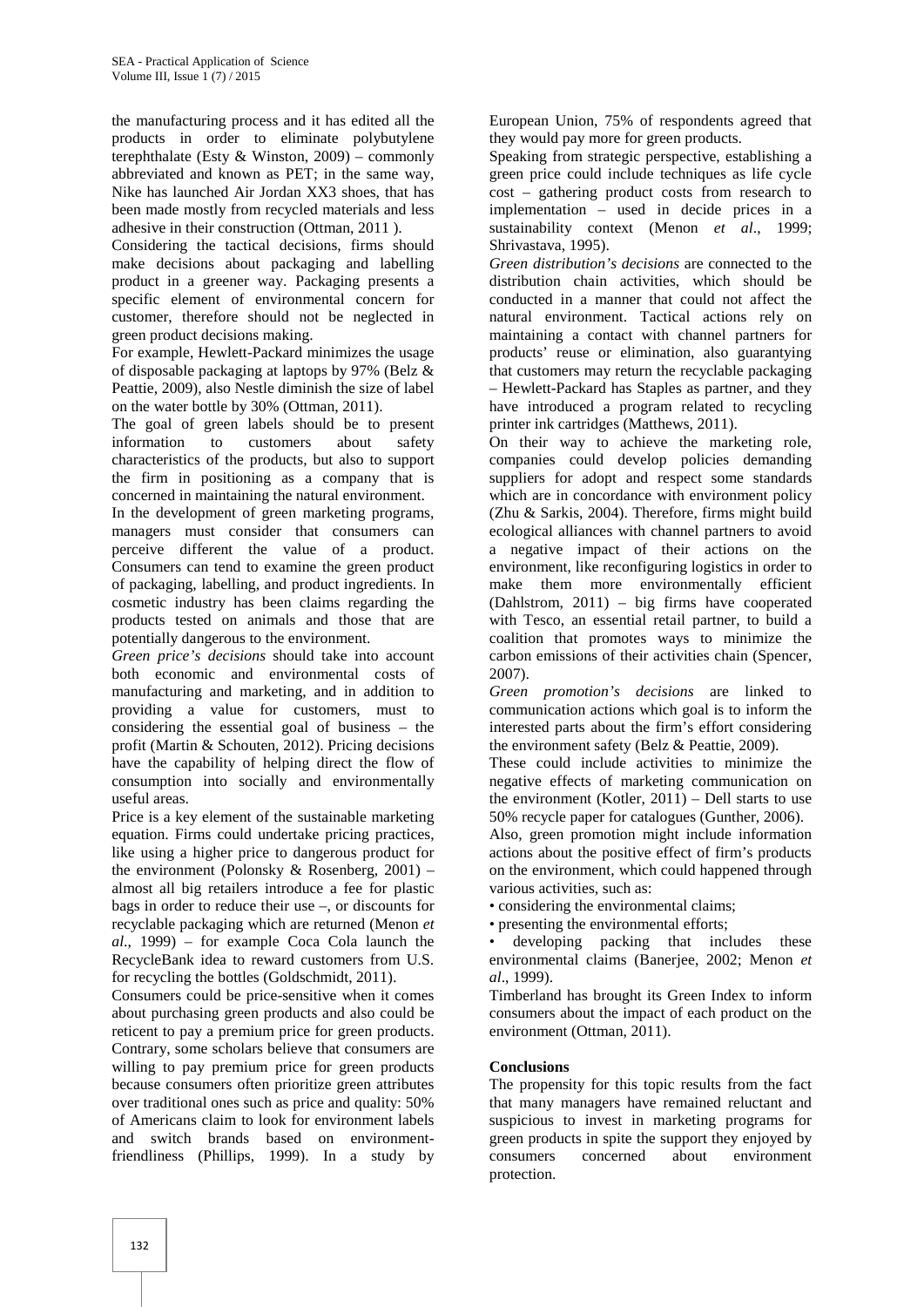This paper provides some important contributions to the literature and new insights for managers. Through this article presents why managers can trust that green marketing programs could have a positive effect on their future performance, and also they should consider that the environmental reputation of their industry may show what elements of green marketing programs might provide the biggest investment potential.

In the definition of green products there is an issue in the concordance between the three approaches – researchers, industrials, and consumers – therefore it is confirmed the conclusion that the green product definitions is unclear and complex.

Green marketing programs are projected to achieve the ecological sustainability considering the necessity to reduce the negative impact on the environment.

It is suggested that each essential marketing program components – product, price, distribution and promotion – to be developed in a manner that is less dangerous to the environment.

Given that this article examined the marketing programs for green products from companies' perspective, future research could focus on customers' perception regarding marketing programs for green products considering the ecological sustainability.

#### **Acknowledgement**

This work was cofinanced from the European Social Fund through Sectoral Operational Programme Human Resources Development 2007- 2013, project number POSDRU/159/1.5/S/142115 "Performance and excellence in doctoral and postdoctoral research in Romanian economics science domain".

### **References**

- [1] Baker, W.E., & Sinkula, J.M. (2005). Environmental marketing strategy and firm performance: effects on new product performance and market share. *Journal of the Academy of Marketing Science, 33*, 461–475.
- [2] Banerjee, S.B., Iyer, E.S., & Kashyap, R.K. (2003). Corporate environmentalism: antecedents and influence of industry type. *The Journal of Marketing, 67*, 106–122.
- [3] Baneriee, S.B. (2002). Corporate environmentalism: the construct and its measurement. *Journal of Business Research, 55*, 177–191
- [4] Banerjee, S.B., Gulas, C.S., & Iyer, E.S. (1995). Shades of green: a multidimensional analysis of environmental advertising. *Journal of Advertising, 24*, 21–31.
- [5] Baumann, H., Boons, F., & Bragd, A. (2002). Mapping the green product development field: engineering, policy and business perspectives. *Journal of Cleaner Production, 10,* 409–425.
- [6] Belz, F.M., & Peattie, K. (2009). Sustainability marketing: A global perspective. West Sussex: Wiley.
- [7] Berry, M., & Rondinelli, D. (1998). Proactive corporate environment management: a new industrial revolution. *The Academy of Management Executive, 12 (2)*, 38‐51.
- [8] Brundtland, G.H. (1987). Our Common Future: The Report of the World Commission on Environment and Development. Oxford University Press, Oxford.
- [9] Crittenden, V.L., Crittenden, W. F., Ferrell, L.K., Ferrell, O.C., & Pinney, C. C. (2011). Market-oriented sustainability: a conceptual framework and propositions. *Journal of the Academy of Marketing Science, 39,* 71–174.
- [10] Dahlstrom, R. (2011). *Green marketing management.* Australia: South- Western/Cengage Learning.
- [11] Danjelico, R.M., & Pujari, D. (2010). Mainstreaming green product innovation: why and how companies integrate environmental sustainability. *Journal of Business Ethics, 95*, 471–486.
- [12] Dyllick, T. & Hockerts, K. (2002). Beyond the business case for corporate sustainability. *Business Strategy and The Environment , 11*, 130-41.
- [13] Drumwright, M.E. (1994). Socially responsible organizational buying: environmental concern as a noneconomic buying criterion. *The Journal of Marketing, 58*, 1–19.
- [14] Durif, F., Boivin, C., & Julien, C. (2010). In search of a green product definition. *Innovative Marketing, 6 (1),* 27-29.
- [15] Elkington, J. (1997). Cannibals with Forks: The Triple Bottom Line of 21st Century Business, Capstone, Oxford.
- [16] Elkington, H. & Makower. (1988). *The green consumers.* New York: Penguin Books.
- [17] Esty, D. C., & Winston, A. S. (2009). Green to gold. Hoboken: Wiley.
- [18] Fraj-Andrés, E., Martinez-Salinas, E., & Matute-Vallejo, J. (2009). A multidimensional approach to the influence of environmental marketing and orientation on the firm's organisational performance. *Journal of Business Ethics, 88*, 263–286.
- [19] Fuller, D.A. (1999). Sustainable marketing: Managerial ecological issues. Thousand Oaks: Sage Publications.
- [20] Goldschmidt, B. (2011).
- Water works. Progressive Grocer Online. http://www.progressivegrocer.com/print/article/ water-works/2271/. Accessed 12 February 2015.
- [21] Gunther, M. (2006). Retailers clean up their paper trails. Fortune.